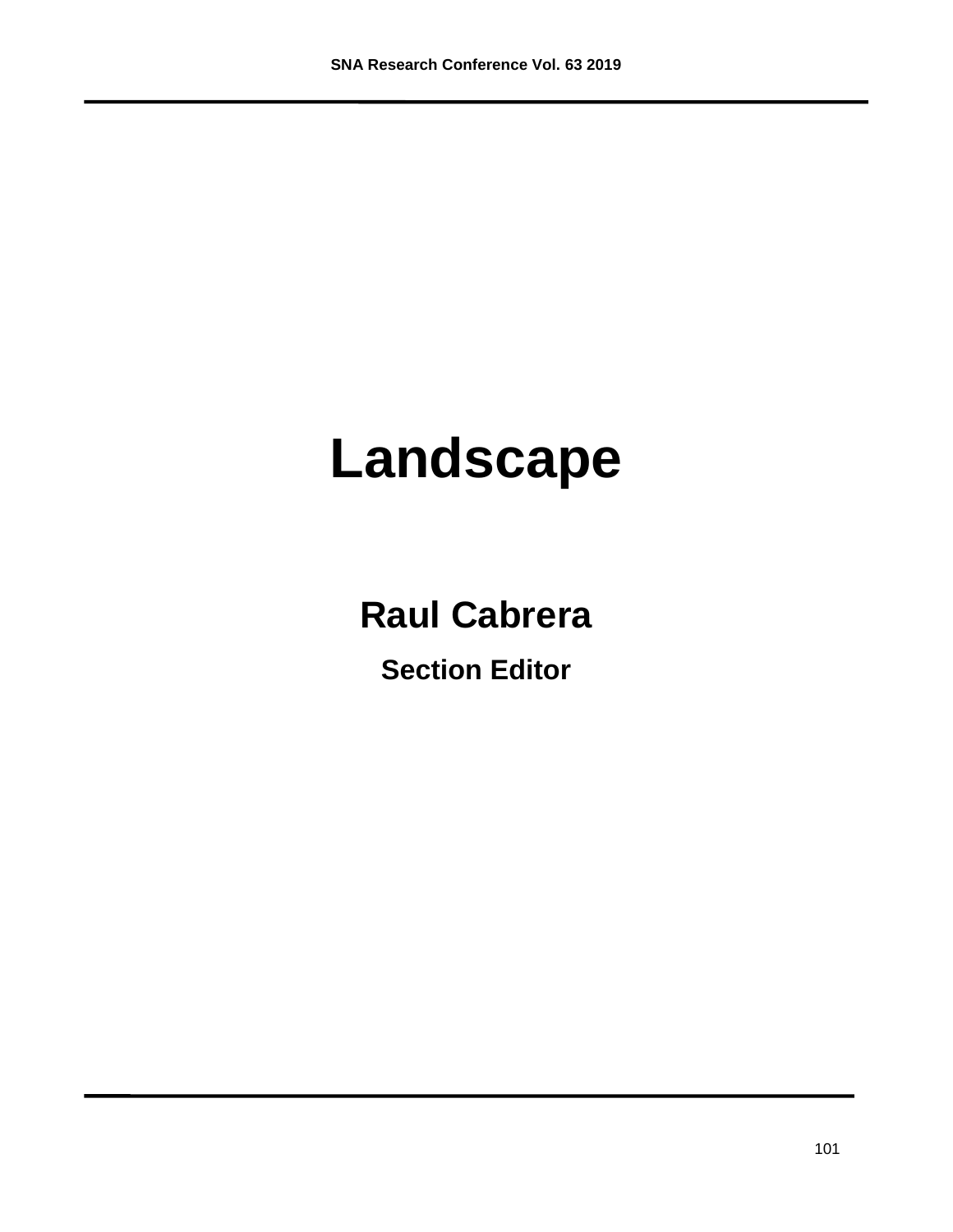#### **Perennial Wheat on Georgia Roadsides: A Pilot Study**

Brad E. Davis, Matthew J. Quirey

College of Environment and Design University of Georgia, Athens, GA 30602

bdavis@uga.edu

**Index Words** Kernza, perennial, roadside, meadow, sustainable landscape plantings

**Significance to Industry** This project seeks to answer the question: What is the viability of perennial wheatgrass in the Southeastern United States? This pilot study tests a newly developed perennial wheatgrass, Kernza®, in a novel ecosystem, the roadside right-of-way. In collaboration with The Land Institute (1), the transportation corridor project The Ray (2), the University of Georgia, College of Environment and Design (3), and the Georgia Department of Transportation (4), this pilot is the first of its kind in Georgia and the Southeast United States.

**Nature of Work** The planting and management of high-speed interstate and highway roadsides presents a number of challenges to landscape contractors, landscape architects and designers, and DOT professionals tasked with managing the conflicting goals and values of the public. A short list of frequently opposing goals and inherent conflicts include: establishment of fast erosion control and land stabilization without use of exotic or invasive plant material, definition and provision of a publicly desirable landscape aesthetic, management of the clear zone without clearing the entire right-ofway, provision (or prevention) of view corridors for businesses and billboard owners, and preservation of tree cover and other important functioning ecosystems. This paper presents the first-year results of a pilot study of Kernza® (a perennial wheatgrass cultivar, *Thinopyrum intermedium 'Kernza')* at Interstate 85, exit 6, near LaGrange, Georgia and the Kia Motors Manufacturing plant.

The plant selection and breeding program for this intermediate wheatgrass began in 1988 by researchers in New York state (1). The Land Institute continued multiple rounds of selection and breeding in 2003 at their facility in Salina, Kansas (1). As the Land Institute nears the point of release of Kernza®, questions remain as to the adaptability of perennial wheatgrass to warmer climates. Could the extensive root system and perennial character of Kernza® provide a low maintenance and soil stabilizing roadside .<br>plant, even into USDA zones 8 and 9? Could Kernza® and other perennial grain crops become the next generation of nursery grown container plants, plugs, seed, and sod for extensive use on roadsides, utility corridors, and other extensive and expensive to manage landscapes?

The site is fully open and sunny, located in USDA zone 8b, with a gentle 3-4% southwest aspect. The plot is located inside the southeast quadrant of the exit 6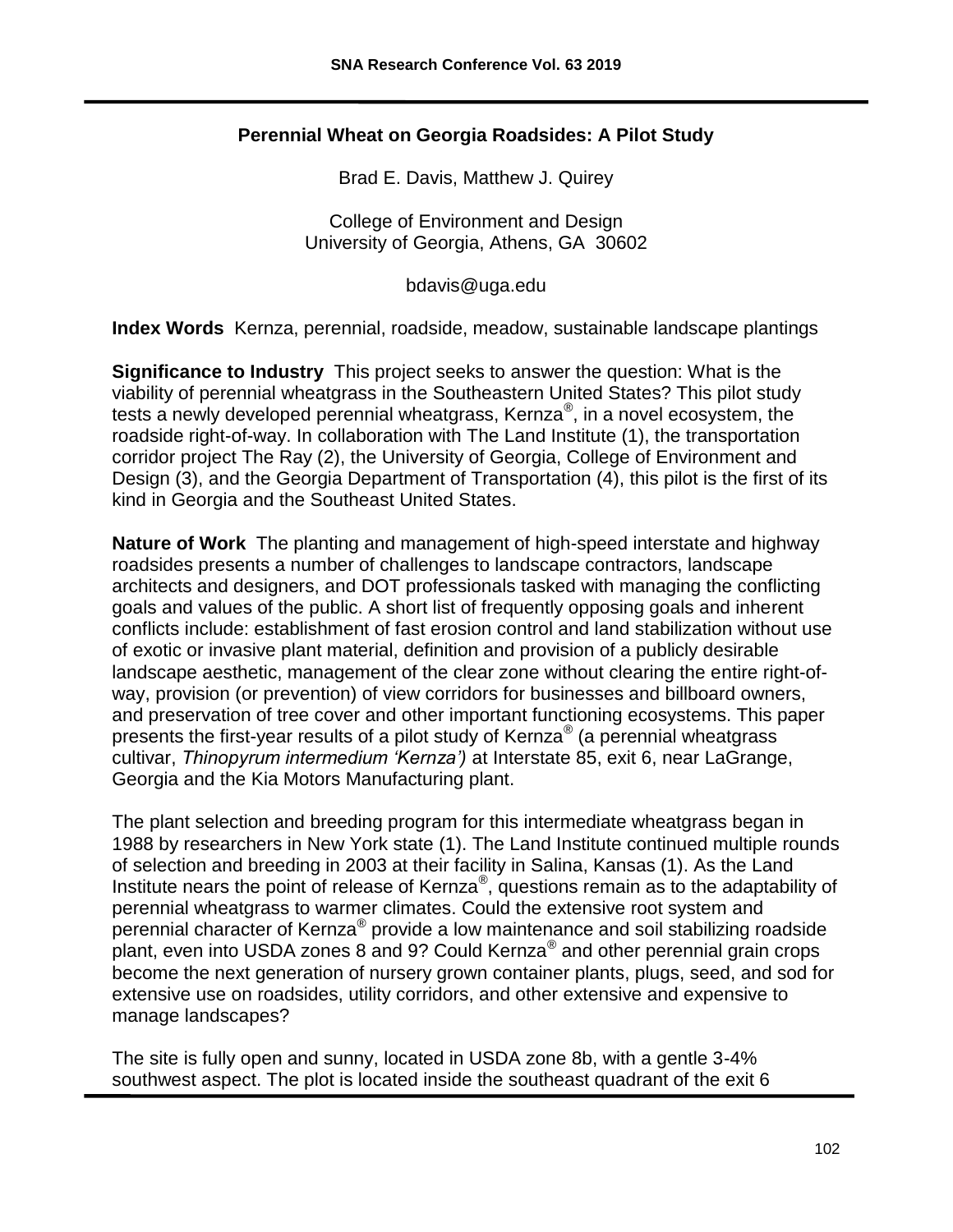interchange on interstate 85, near LaGrange Georgia and the Kia Motors Manufacturing plant. The soil is a heavy red clay and has been greatly disturbed and compacted through highway construction and many years of mowing with large bush hog roadside mowing tractors and equipment.

Seed was installed on October  $30<sup>th</sup>$ , 2017, in a 30' x 30' square plot, following direction provided by the Land Institute (1). These included 1) site preparation by glyphosate treatment two weeks prior to planting; 2) soil disking and incorporation of compost material from the local municipality LaGrange, Georgia; 3) installation of seed by hand in shallow rows spaced 24" on center. Seed was gently covered by hand using hoes and metal rakes. This method was used to closely mimic the typical planting method of soil drilling over recently treated crop land. The Land Institute specified weed control by utilization of a wheel-hoe once per month between rows. The site was visited and weeded approximately monthly from December of 2017 through May of 2018. Weeds were not controlled after May and significant weed pressure from primarily Bermuda grass (*Cynodon dactylon*) and Johnson grass (*Sorghum halepense*) ensued.

**Results and Discussion** First-year results of this 30' x 30' test plot, located in USDA zone 8b, appear positive with nearly 95% seed germination, successful vernalization and successful seed production on healthy plants during the first growing season (see Figure 1). Weather data was collected from the nearest NOAA weather station accessed online (5). Daily and monthly reports were analyzed to create weekly data summaries.

However, plant performance and seed production varied greatly across the 30' x 30' square plot. Areas of the plot that did not drain well after rains prevented significant growth and seed production. We estimate that nearly 50% of the planting suffered from inadequate drainage. It will be essential in larger plantings to ensure positive slopes and drainage for success with Kernza® in zone 8 and in moisture retentive clay soils. Further tests should be conducted in sandier soils.

Weed pressure which developed during the warm growing season months of June, July, and August had a negative impact. Future tests should continue weed control yearround until complete coverage and dominance is established by the wheatgrass. Could alternative methods of installation using sand mulched be effective in helping wheatgrass establish dominance (6)?

Interesting questions for further research remain as year two and later data is collected. Will perennial wheatgrass and other perennial crops open a new Pandora's box of aggressive and invasive plants or does it lack the vigor necessary to compete? What is the value to local ecosystems? Will DOT's become amenable to wheatgrass and other crop utilization on public roadsides as a potential "mow once" per year alternative to turf? Will the public become more accepting of tall grass laden roadsides and their according ecosystem services rather than the current overt desire for a turf-like roadside aesthetic?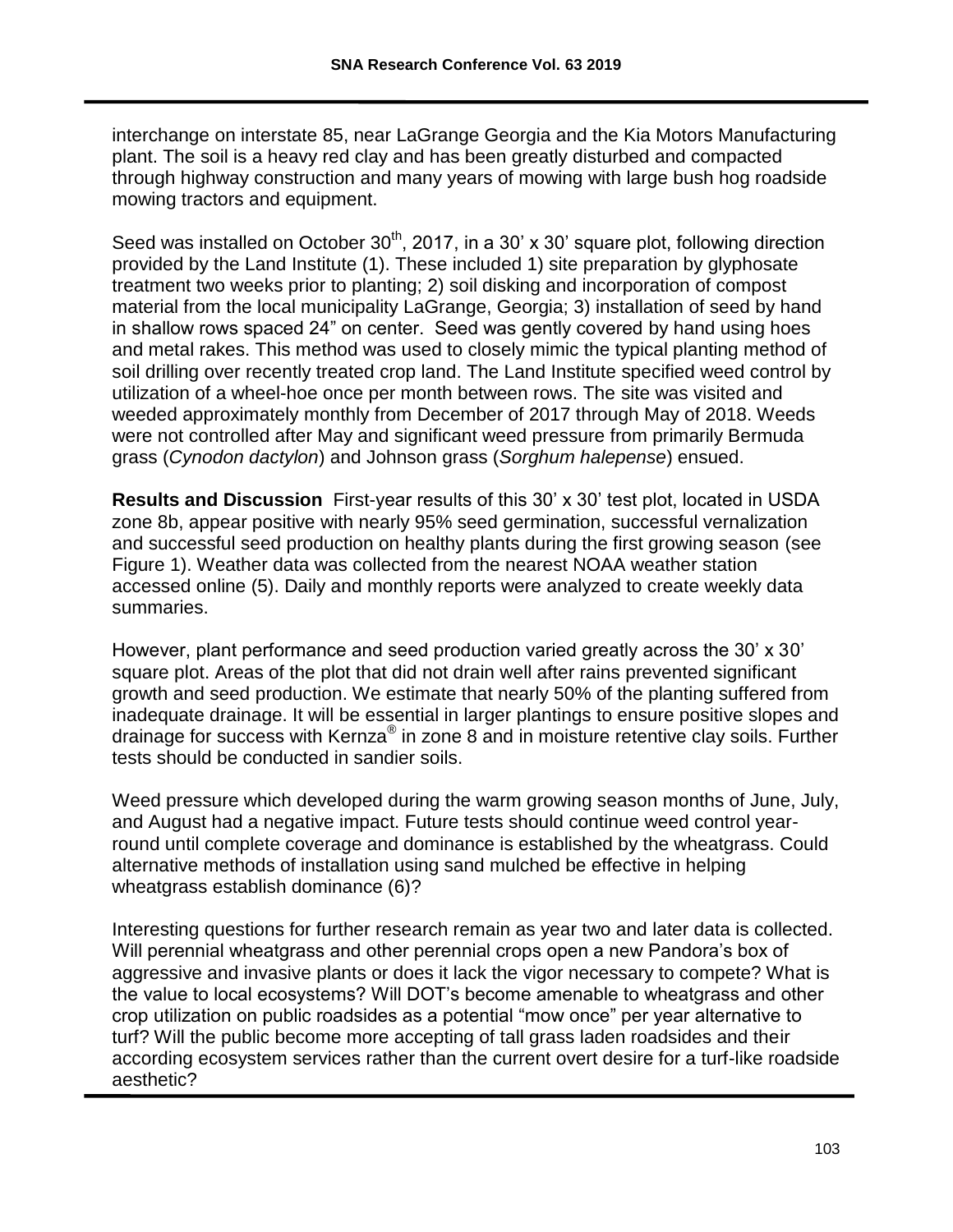#### **Literature Cited**

- 1. The Land Institute. 2018. Kernza<sup>®</sup> Grain: Toward a Perennial Agriculture. The Land Institute, Salina, KS. https://landinstitute.org/our-work/perennial-crops/kernza/
- 2. The Ray. Atlanta, GA. https://theray.org/
- 3. The College of Environment and Design. University of Georgia. Athens, GA. https://ced.uga.edu/
- 4. Georgia Department of Transportation. Atlanta, GA. http://www.dot.ga.gov/
- 5. NOAA National Centers for Environmental Information, www.ncdcd.noaa.gov.
- 6. Dunnett, N., and Hitchmough, J. 2004. The dynamic landscape: Design, ecology and management of naturalistic urban planting. New York; London: Spon Press.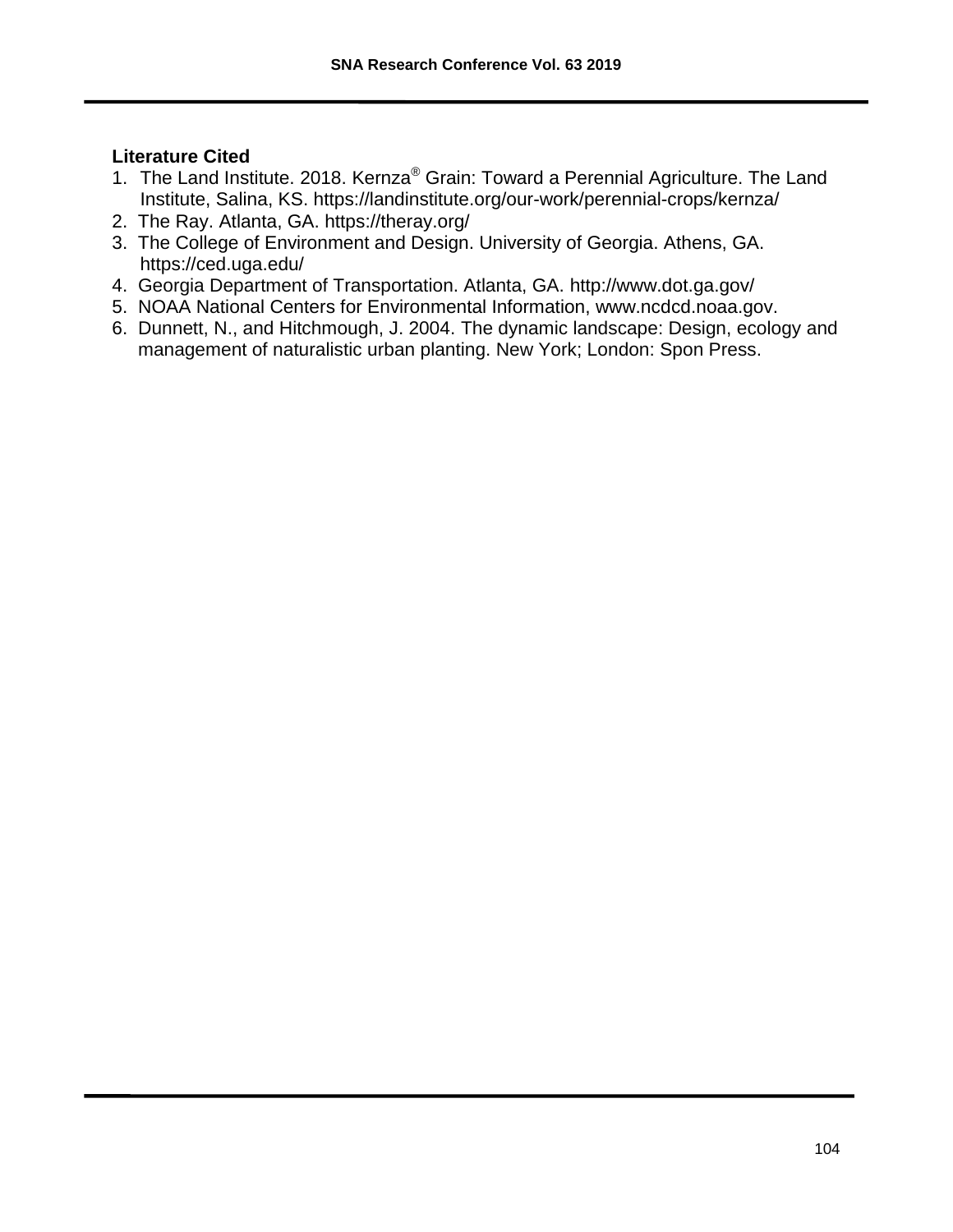

Figure 1. Weather data and plant height.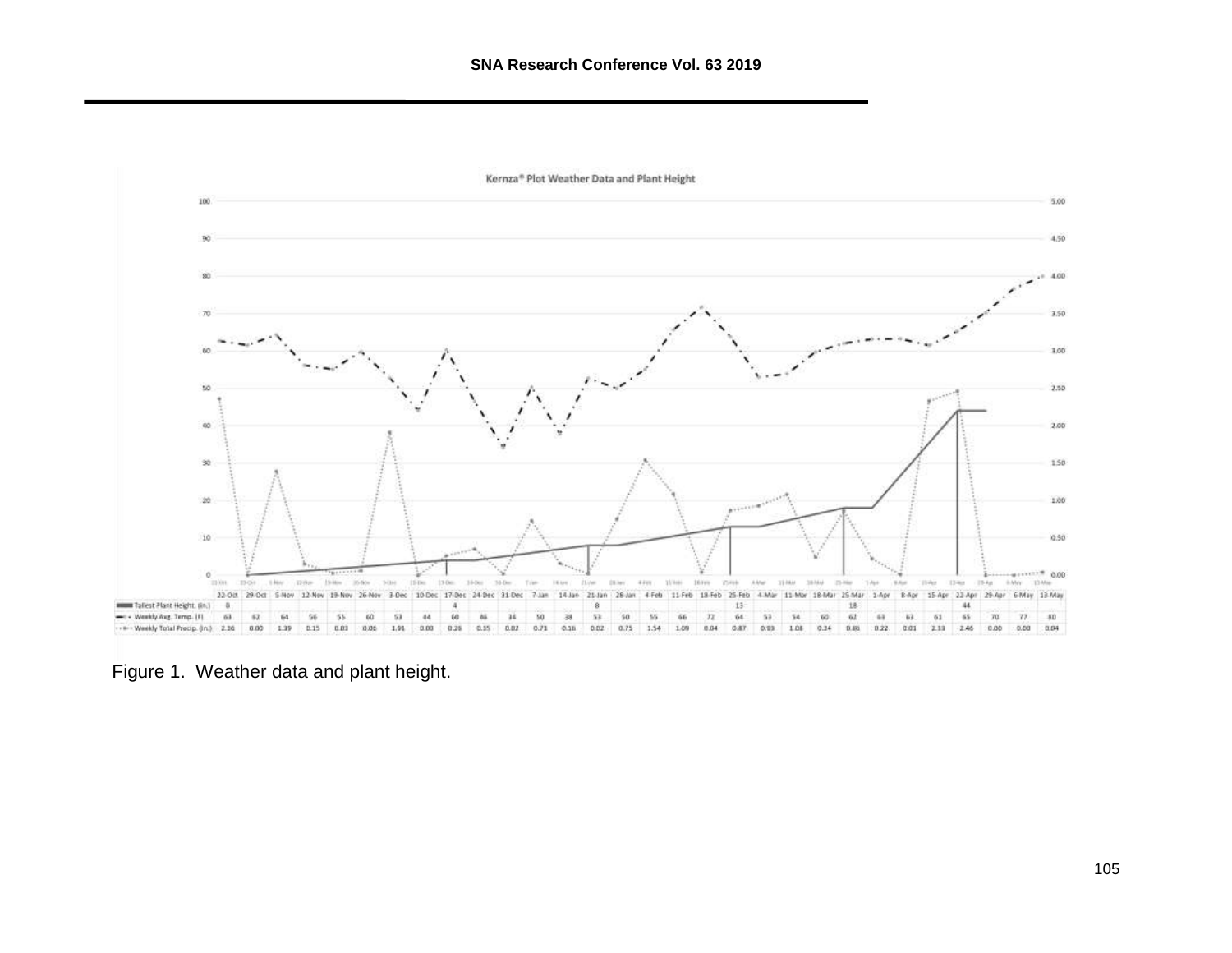

Figure 2A: December site visit – germination visible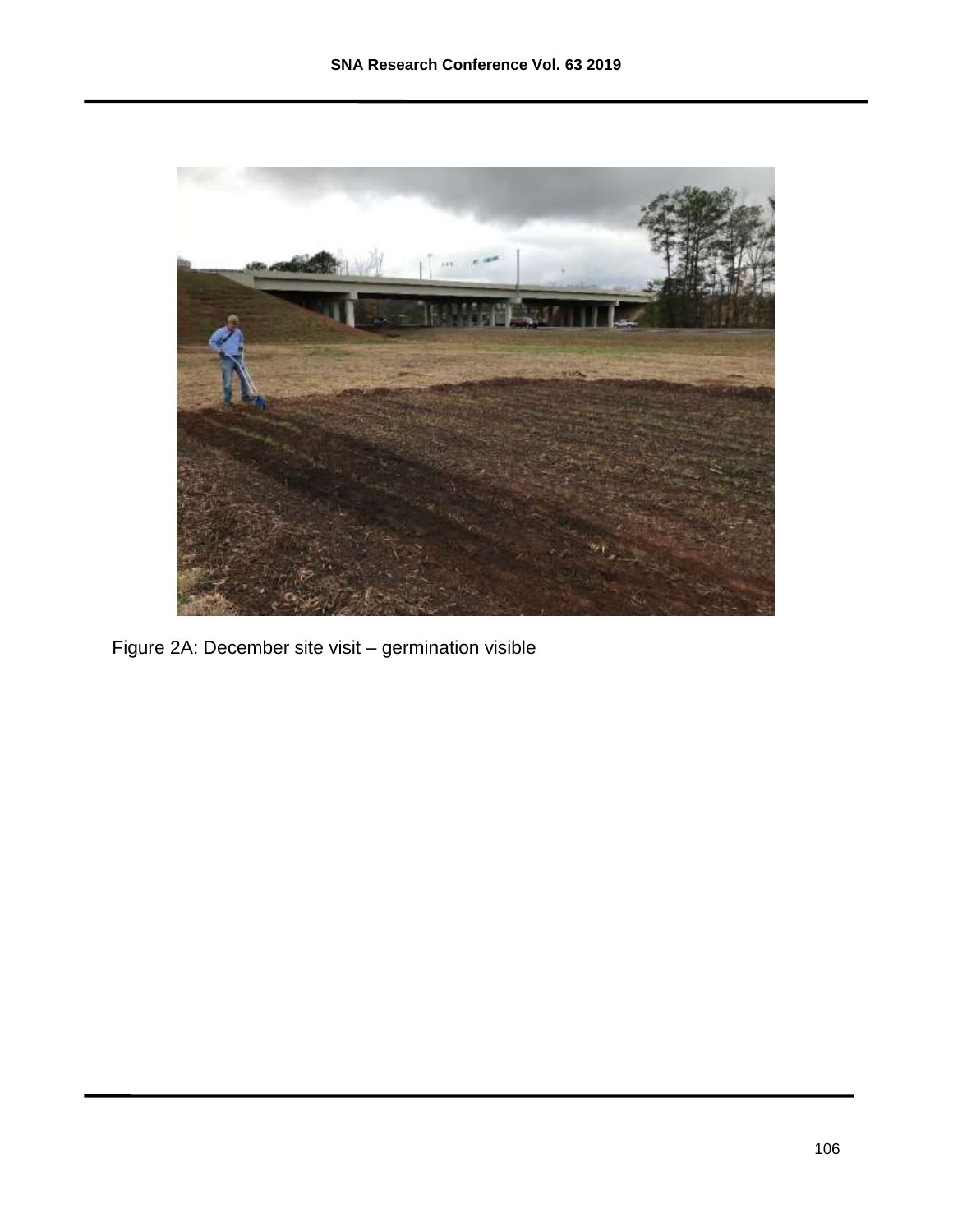

### Figure 2B: February site visit



Figure 2C: September Seed heads